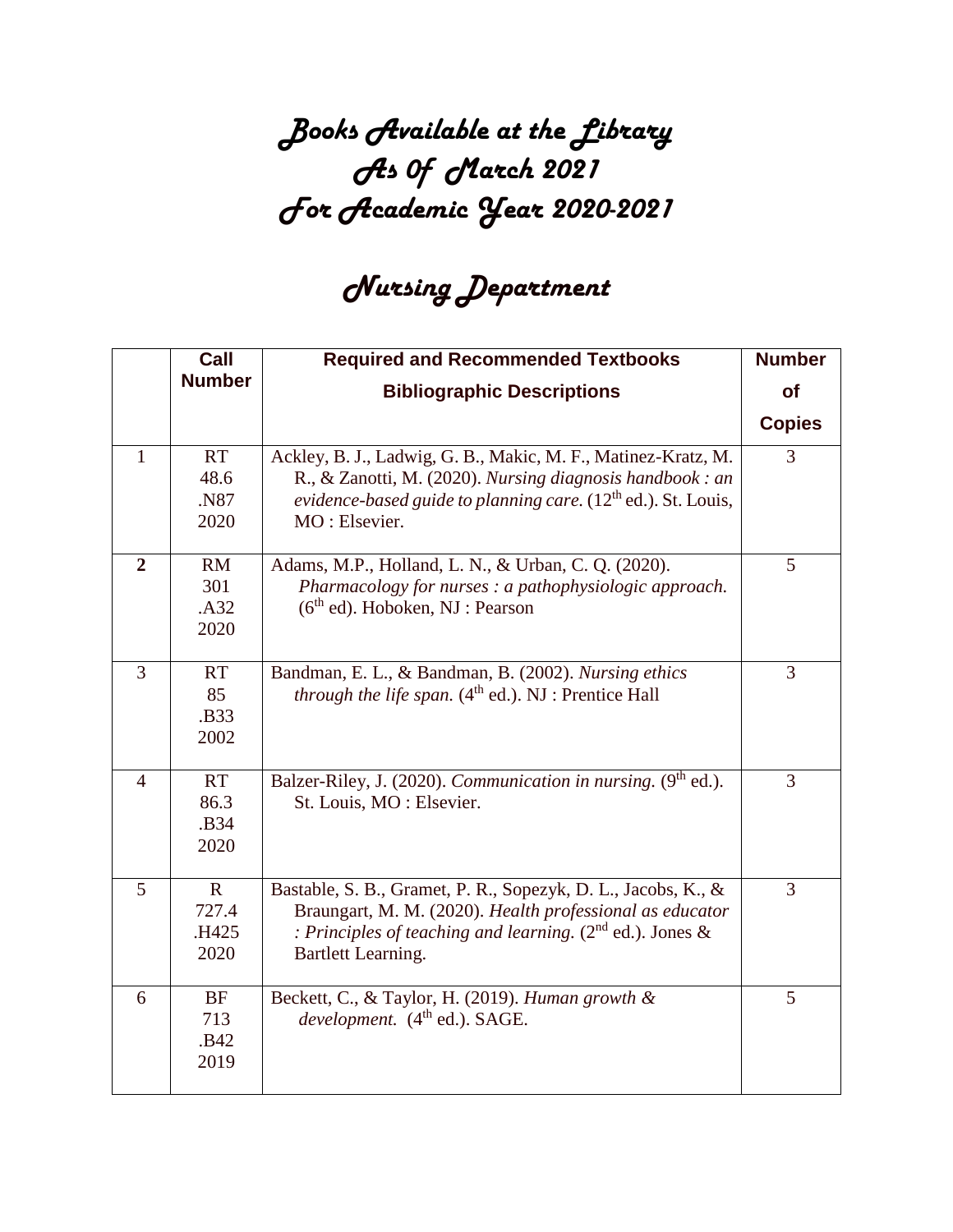| 7  | <b>RT</b><br>71<br>.B55<br>2020             | Billings, D. M., & Halstead, J. A. (2020). Teaching in nursing<br>: a guide for faculty. ( $6th$ ed.). St. Louis, MO :<br>Elsevier/Saunders.                                                                                | 5              |
|----|---------------------------------------------|-----------------------------------------------------------------------------------------------------------------------------------------------------------------------------------------------------------------------------|----------------|
| 8  | <b>RT</b><br>87<br>.P35<br>2019             | Bowen, L. (Ed.). (2019). Palliative care and nursing. New<br>York, NY : Hayle Medical.                                                                                                                                      | 3              |
| 9  | <b>RT</b><br>71<br>.F84<br>2021             | Bradshaw, M. J., Hultquist, B. L., & Hagler, D. A. (2021).<br>Innovative teaching strategies in nursing and related<br><i>health professions.</i> ( $8th$ ed.). Jones & Bartlett Learning                                   | 5              |
| 10 | LB<br>3051<br>.B693<br>2019                 | Bresciani, M. J. (2019). Outcomes-based program review :<br>closing achievement gaps in and outside the classroom with<br>alignment to predictive analytics and performance metrics.<br>$(2nd$ ed.). Sterling, VA : Stylus. | 3              |
| 11 | <b>HV</b><br>6626.5<br>.D38<br>2019         | Davidson, J., & Bifulco, A. (2019). Child abuse and protection<br>: contemporary issues in research, policy and practice.<br>New York: Routledge.                                                                           | $\overline{3}$ |
| 12 | <b>RT</b><br>98<br>.D46<br>2020             | DeMarco, R. F., & Healey-Walsh, J. (2020). Community and<br>public health nursing : evidence for practice. (3rd ed.).<br>Philadelphia, PA : Wolters Kluwer.                                                                 | $\overline{2}$ |
| 13 | RC<br>86.7<br>.D <sub>38</sub><br>2020      | Deutschman, C. S., & Neligan, P. J. (2020). Evidence-based<br><i>practice of critical care.</i> (3 <sup>rd</sup> ed.). Philadelphia, PA :<br>Elsevier.                                                                      | 5              |
| 14 | <b>RT</b><br>49<br>.D <sub>64</sub><br>2019 | Doenges, M. E., Moorhouse, M. F., & Murr, A. C. (2019).<br>Nursing care plans : guidelines for individualizing client<br>care across the life span. (10 <sup>th</sup> ed.). Philadelphia : F.A.<br>Davis.                   | 5              |
| 15 | <b>RA</b><br>418<br>.E33<br>2020            | Edberg, M. (2020). Essentials of health behavior: social and<br><i>behavioral theory in public health.</i> (3 <sup>rd</sup> ed.). Burlington,<br>MA: Jones & Bartlett Learning.                                             | 5              |
| 16 | <b>RT</b>                                   | Ellis, P., Standing, M., & Robert, S. (2020). Patient                                                                                                                                                                       | 3              |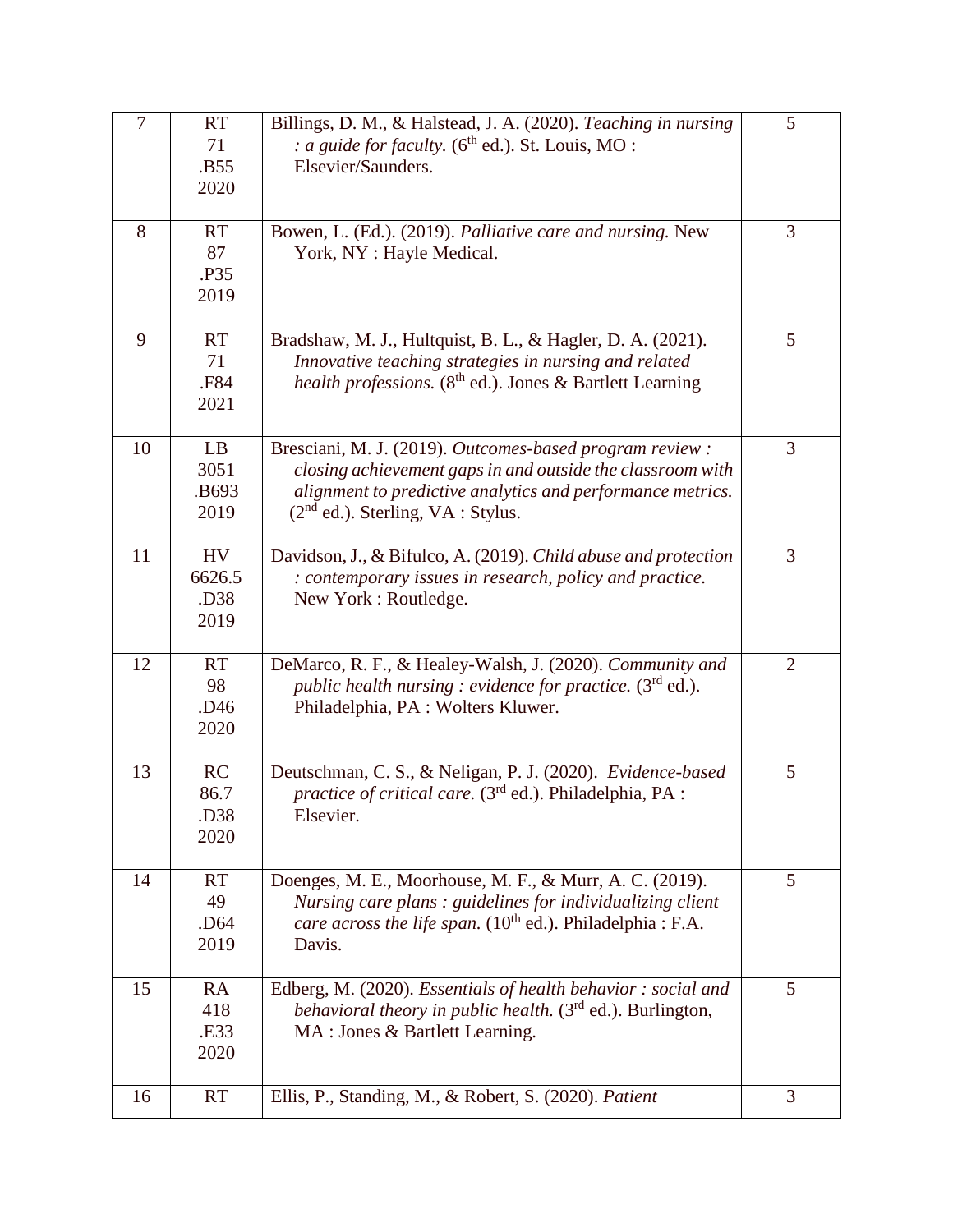|    | 48<br>.E45<br>2020                     | assessment & care planning in nursing. $(3rd$ ed). Learning<br>Matters.                                                                                                                                                         |   |
|----|----------------------------------------|---------------------------------------------------------------------------------------------------------------------------------------------------------------------------------------------------------------------------------|---|
| 17 | RA<br>651<br>.J45<br>2020              | Elmore, J. G., Wild, D. M., Nelson, H. D., & Katz, D. L.<br>(2020). Jekel's epidemiology, biostatistics, preventive<br><i>medicine, and public health.</i> $(5th$ ed.). St. Louis, MO :<br>Elsevier.                            | 5 |
| 18 | <b>RA</b><br>652<br>.F64<br>2021       | Fletcher, G. S. (2021). Clinical epidemiology : the essentials.<br>(6 <sup>th</sup> ed.). Philadelphia: Wolters Kluwer Health / LWW.                                                                                            | 5 |
| 19 | <b>RM</b><br>170<br>.G34<br>2021       | Gahart, B. L., Nazareno, A. R., & Ortega, M. Q. (2021).<br>Gahart's 2021 intravenous medications : a handbook<br>for nurses and health professionals. (37 <sup>th</sup> ed.). St.<br>Louis, Mo.: Elsevier.                      | 3 |
| 20 | <b>RT</b><br>86.3<br>.G73<br>2019      | Grant, A. & Goodman, B. (2019). Communication &<br><i>interpersonal skills in nursing.</i> (4 <sup>th</sup> ed.). Oliver's Yard,<br>London: SAGE.                                                                               | 3 |
| 21 | <b>RT</b><br>68<br>.G76<br>2020        | Grove, S. K., & Cipher, D. J. (2020). Statistics for nursing<br>research : a workbook for evidence-based practice.<br>$(3rd$ ed.). St. Louis, MO : Elsevier.                                                                    | 5 |
| 22 | RJ<br>245<br>.B75<br>2017              | Hagan, J. F., Shaw, J. S., & Duncan, P. M. (Eds.). (2017).<br>Bright futures : guidelines for health supervision of infants,<br>children, and adolescents. (4th ed.). Elk Grove Village, IL :<br>American Academy of Pediatric. | 5 |
| 23 | <b>RT</b><br>50.5<br>.H43<br>2019      | Hebda, T., Hunter, K., & Czar, P. (2019). Handbook of<br>informatics for nurses and healthcare professionals.<br>$(6th$ ed.). Pearson.                                                                                          | 5 |
| 24 | RA<br>776.9<br>H <sub>55</sub><br>2018 | Hilliard, M. E., Riekert, K. A., Ockene, J. K., & Pbert, L.<br>(Eds.). (2018). The Handbook of health behavior change.<br>(5 <sup>th</sup> ed.). New York, NY : Springer.                                                       | 5 |
| 25 | <b>RT</b><br>89                        | Huber, D. L. (2018). Leadership and nursing care<br><i>management.</i> ( $6th$ ed.). St. Louis, MO : Elsevier                                                                                                                   | 3 |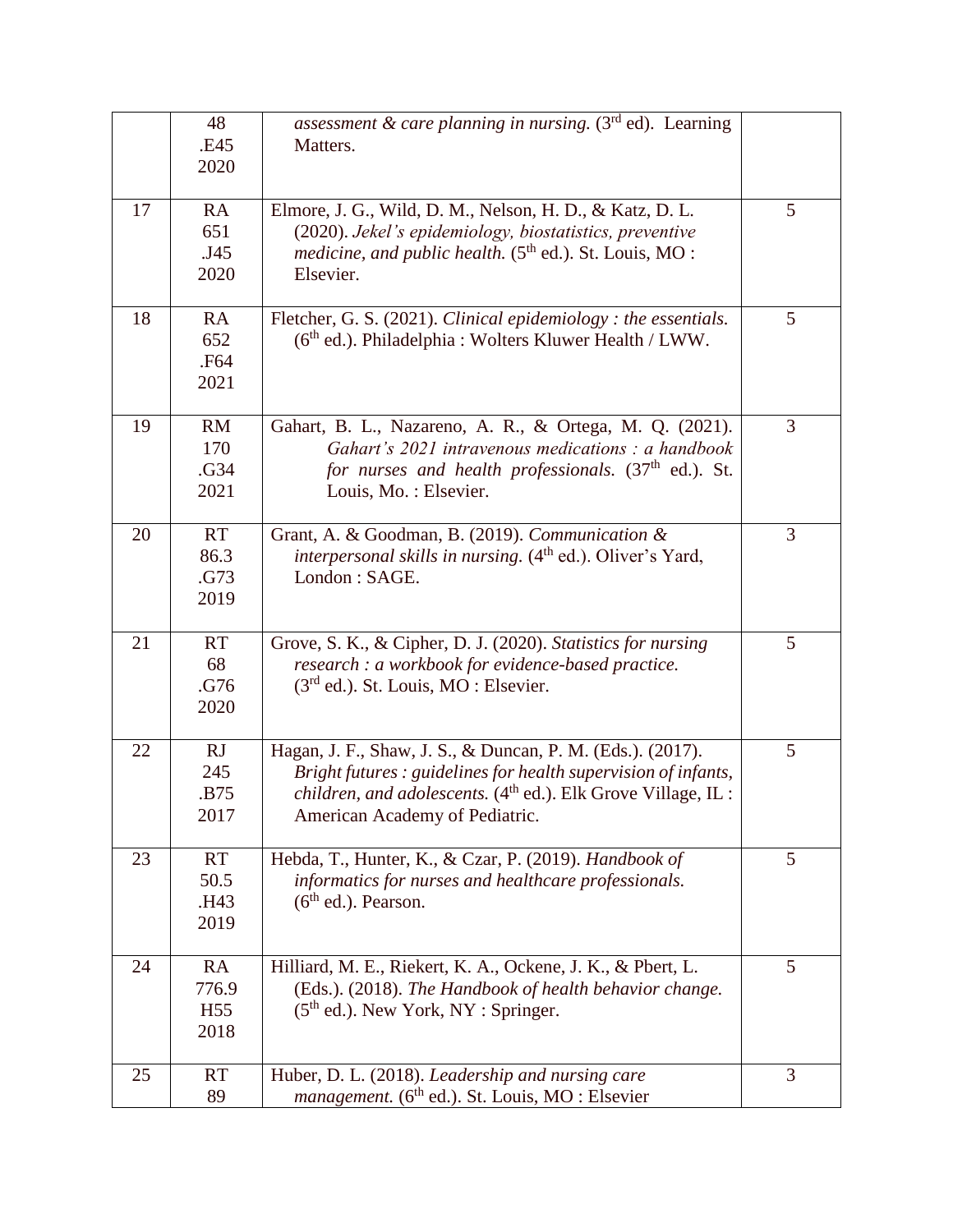|    | .H83<br>2018                            |                                                                                                                                                                                                                           |                |
|----|-----------------------------------------|---------------------------------------------------------------------------------------------------------------------------------------------------------------------------------------------------------------------------|----------------|
| 26 | <b>RT</b><br>82<br>H87<br>2020          | Huston, C. J. (2020). Professional issues in nursing:<br>challenges and opportunities. (5 <sup>th</sup> ed.). Philadelphia :<br>Wolters Kluwer.                                                                           | 3              |
| 27 | $\mathbf R$<br>728.8<br>.I58<br>2020    | ICD-10-CM expert for skilled nursing facilities and inpatient<br>rehabilitation facilities : the complete official code set :<br>Codes valid from October 1, 2020 through September 30,<br>2021. (2020). USA : Optum 360. | $\overline{2}$ |
| 28 | <b>RT</b><br>73<br>.I34<br>2019         | Ignatavicius, D. D. (2019). Teaching and learning in a<br>concept-based nursing curriculum : a how- to best practice<br>appoarch. Burlington, MA : Jones & Bartlett Learning.                                             | 5              |
| 29 | RC<br>108<br>.J33<br>2018               | Jacqueline, I., (2018). Surviving and thriving with an invisible<br>chronic illness : how to stay sane and live one step ahead<br>of your symptoms. Canada : New Harbinger.                                               | 3              |
| 30 | RC<br>76<br>J37<br>2020                 | Jarvis, C. (2020). Physical examination & health assessment.<br>$(8th$ ed.). St. Louis, Missouri : Elsevier                                                                                                               | 5              |
| 31 | <b>RT</b><br>120<br>.15<br>.J65<br>2019 | Jones, J., & Fix, B. (2019). Critical care notes : clinical pocket<br><i>guide.</i> (3 <sup>rd</sup> ed.). Philadelphia : F. A. Davis.                                                                                    | 5              |
| 32 | <b>RT</b><br>120<br>.F36<br>2018        | Kaakinen, J. R., Coehlo, D. P., Steele, R., & Robinson, M.<br>(Eds.). (2018). Family health care nursing : theory,<br>practice, and research. (6 <sup>th</sup> ed.). Philadelphia, PA : F. A.<br>Davis.                   | $\overline{3}$ |
| 33 | <b>RM</b><br>301.12<br>K37.<br>2021     | Karch, A. M., & Tucker, R. G. (2021). 2020 Lippincott pocket<br>drug guide for nurses. Philadelphia : Wolters Kluwer.                                                                                                     | 3              |
| 34 | RC<br>440                               | Keltner, N. L., & Steele, D. (2019). Psychiatric nursing.<br>$(8th$ ed.). St. Louis, MO : Elsevier.                                                                                                                       | 1              |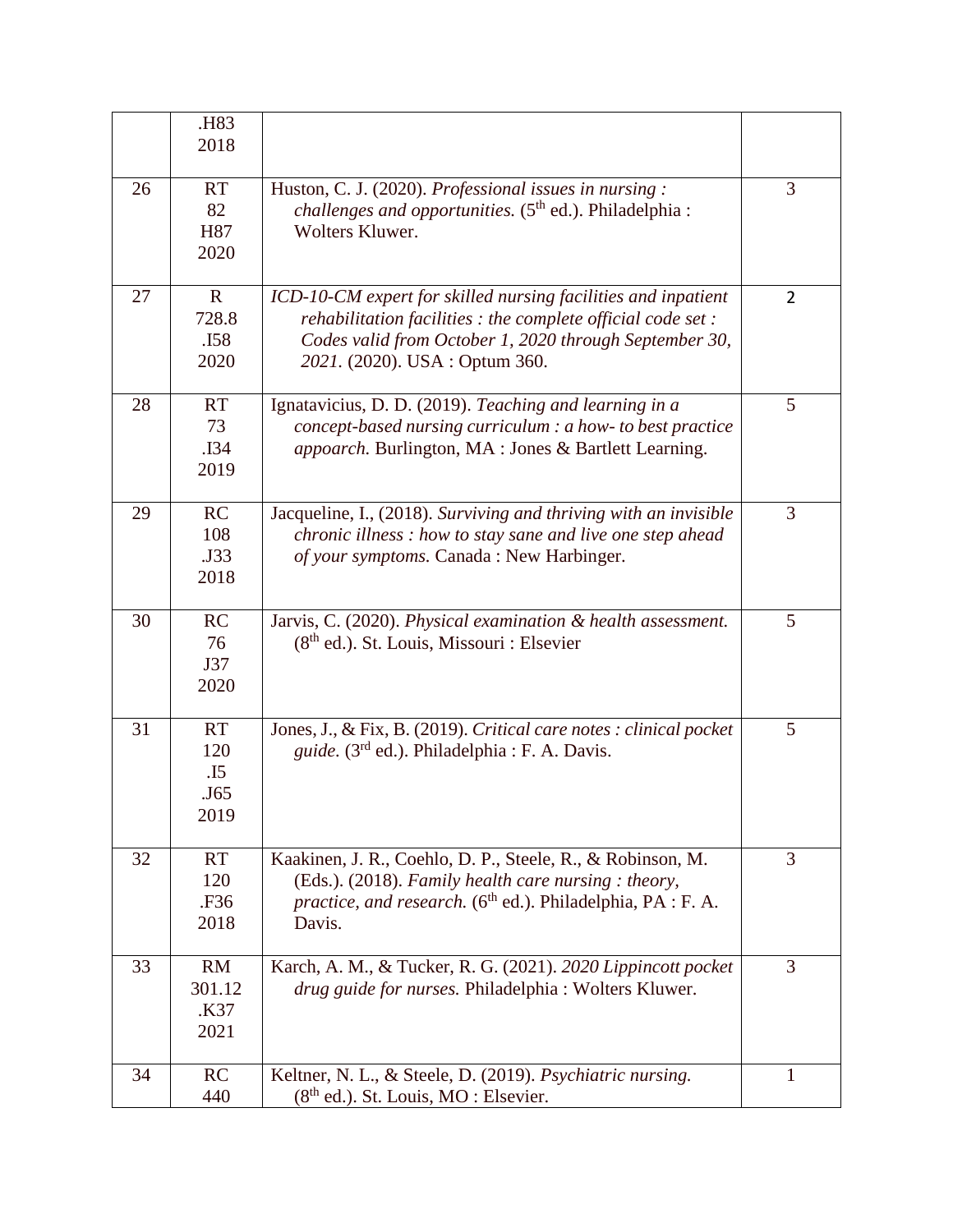|    | .K45            |                                                                    |                |
|----|-----------------|--------------------------------------------------------------------|----------------|
|    | 2019            |                                                                    |                |
|    |                 |                                                                    |                |
| 35 | <b>RM</b>       | Kizior, R. J. & Hodgson, K. J. (2021). Saunders nursing drug       | 3              |
|    | 301             | handbook 2021. St. Louis, Mo.: Elsevier.                           |                |
|    | K59.            |                                                                    |                |
|    | 2021            |                                                                    |                |
|    |                 |                                                                    |                |
| 36 | <b>RT</b>       | Ladwig, G. B., Ackley, B. J., Makic, M. F., Martinez-Kratz,        | 5              |
|    | 48.6            | M., & Zanotti, M. (2020). Mosby's guide to nursing                 |                |
|    | L33             | diagnosis. (6 <sup>th</sup> ed.). St. Louis, Missouri : Elsevier   |                |
|    | 2020            |                                                                    |                |
|    |                 |                                                                    |                |
| 37 | RC              | Larsen, P. D. (Ed.). (2019). Lubkin's chronic illness : impact     | $\overline{3}$ |
|    | 108             | and intervention. (10 <sup>th</sup> ed.). Burlington, MA : Jones & |                |
|    | L37             | Bartlett Learning.                                                 |                |
|    | 2019            |                                                                    |                |
|    |                 |                                                                    |                |
| 38 | RM              | Lilley, L. L., Collins, S. R., & Snyder, J. S. (2020). Study guide | 3              |
|    | 301             | for pharmacology and the nursing process. $(9th$ ed).              |                |
|    | . L55           | St. Louis, MO: Elsevier.                                           |                |
|    | 2020            |                                                                    |                |
|    |                 |                                                                    |                |
| 39 | <b>RT</b>       | Livne, R. (2019). Values at the end life : the logic of palliative | 3              |
|    | 87              | care. Cambridge, MA : Harvard University Press.                    |                |
|    | L <sub>58</sub> |                                                                    |                |
|    | 2019            |                                                                    |                |
|    |                 |                                                                    |                |
| 40 | <b>RT</b>       | LoBiondo-Wood, G., & Haber, J. (Eds.). (2018). Nursing             | $\overline{2}$ |
|    | 81.5            | research : methods and critical appraisal for evidence-            |                |
|    | N8665           | <i>based practice.</i> ( $9th$ ed.). St. Louis, MO : Elsevier.     |                |
|    | 2018            |                                                                    |                |
|    |                 |                                                                    |                |
| 41 | <b>RT</b>       | LoBiondo-Wood, G., & Haber, J. (Eds.). (2018). Study guide         | 5              |
|    | 81.5            | for nursing research : methods and critical appraisal for          |                |
|    | .N8665s         | evidence-based practice. (9 <sup>th</sup> ed.). St. Louis, MO :    |                |
|    | 2018            | Elsevier.                                                          |                |
|    |                 |                                                                    |                |
| 42 | RG              | Lowdermilk, D. L., Perry, S. E., Cashion, K., & Alden, K.R.        | $\overline{4}$ |
|    | 951             | (2020). Maternity & women's health care. $(12th$ ed.). St.         |                |
|    | M318            | Louis, MO : Elsevier.                                              |                |
|    | 2020            |                                                                    |                |
|    |                 |                                                                    |                |
| 43 | <b>RT</b>       | Matzo, M., & Sherman, D. W. (Eds.). (2019). Palliative care        | 5              |
|    | 87              | nursing : quality care to the end of life. $(5th$ ed.). New        |                |
|    | T45.            | York: Springer.                                                    |                |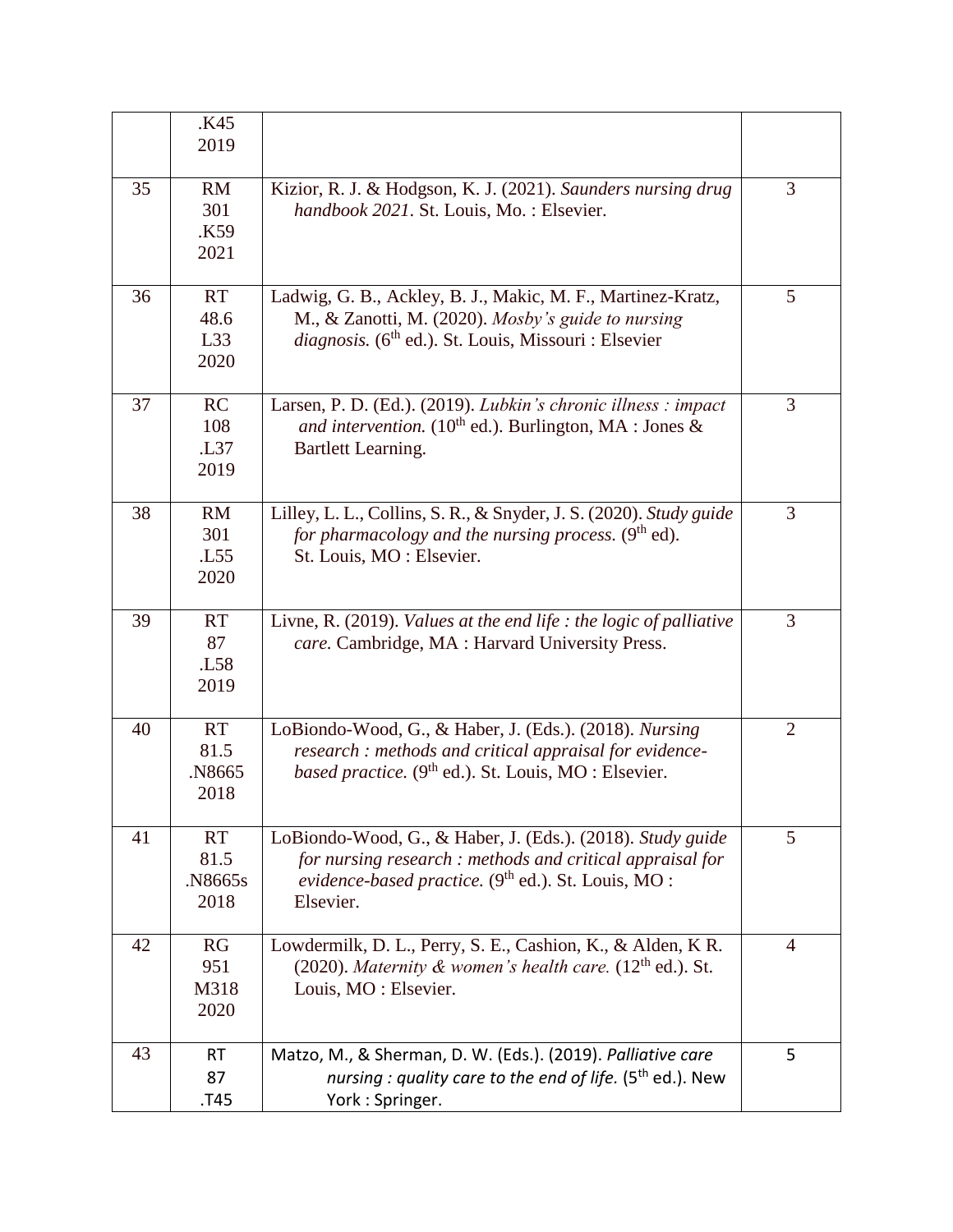|    | .P343<br>2019                      |                                                                                                                                                                                               |                |
|----|------------------------------------|-----------------------------------------------------------------------------------------------------------------------------------------------------------------------------------------------|----------------|
| 44 | RJ<br>245<br><b>B87</b><br>2020    | Maaks, D. G., Starr, N. B., Gaylord, N. M., Driessnack, M.,<br>& Duderstadt, K. G. (Eds.). (2020). Burns' pediatric<br>primary care. (7 <sup>th</sup> ed.). St. Louis, Missouri : Elsevier    | 5              |
| 45 | LB<br>2331.63<br>.M38<br>2017      | Massa, L. J., & Kasimatis, M. (2017). Meaningful and<br>manageable program assessment : a how- to guide for<br>higher education faculty. Sterling, VA : Stylus.                               | 3              |
| 46 | RJ<br>245<br>.M298<br>2020         | Marino, B. S., & Fine, K. S. (2020). Blueprints pediatrics.<br>$(7th$ ed.). Philadelphia : Wolters Kluwer/LWW.                                                                                | 5              |
| 47 | <b>RM</b><br>315<br>.M478<br>2019  | Meyer, J. S., & Quenzer, L. F. (2019). Psychopharmacology:<br>Drugs, the brain, and behavior. $(3rd$ ed.). Sinauer<br>Associates.                                                             | 5              |
| 48 | <b>RT</b><br>90<br>M45<br>2019     | Miller, M. A., & Stoeckel, P. R. (2019). Client education :<br><i>theory and practice.</i> (3 <sup>rd</sup> ed.). Burlington, MA : Jones and<br>Bartlett.                                     | 5              |
| 49 | RG<br>951<br>.M872<br>2019         | Murray, S. S., McKinney, E. S., Holub, K. S., & Jones, R.<br>(2019). Study guide for foundations of maternal-newborn<br>and women's health nursing. $(7th$ ed.). St. Louis, MO :<br>Elsevier. | 3              |
| 50 | <b>RM</b><br>301.12<br>N87<br>2021 | Nursing 2021 drug handbook. $(41st$ ed.). (2021).<br>Philadelphia, PA: Wolters Kluwer                                                                                                         | $\overline{3}$ |
| 51 | RG<br>951<br>W87<br>2018           | Perry, S. E., Lowdermilk, D. L., Cashion, K., & Alden, K.R.<br>$(2018)$ . Maternal child nursing care. $(6th$ ed.). St. Louis,<br>MO: Mosby Elsevier.                                         | 3              |
| 52 | BF<br>76.7                         | Publication manual of the American Psychological<br>Association. (2020). (7 <sup>th</sup> ed.). Washington, DC : APA                                                                          | 5              |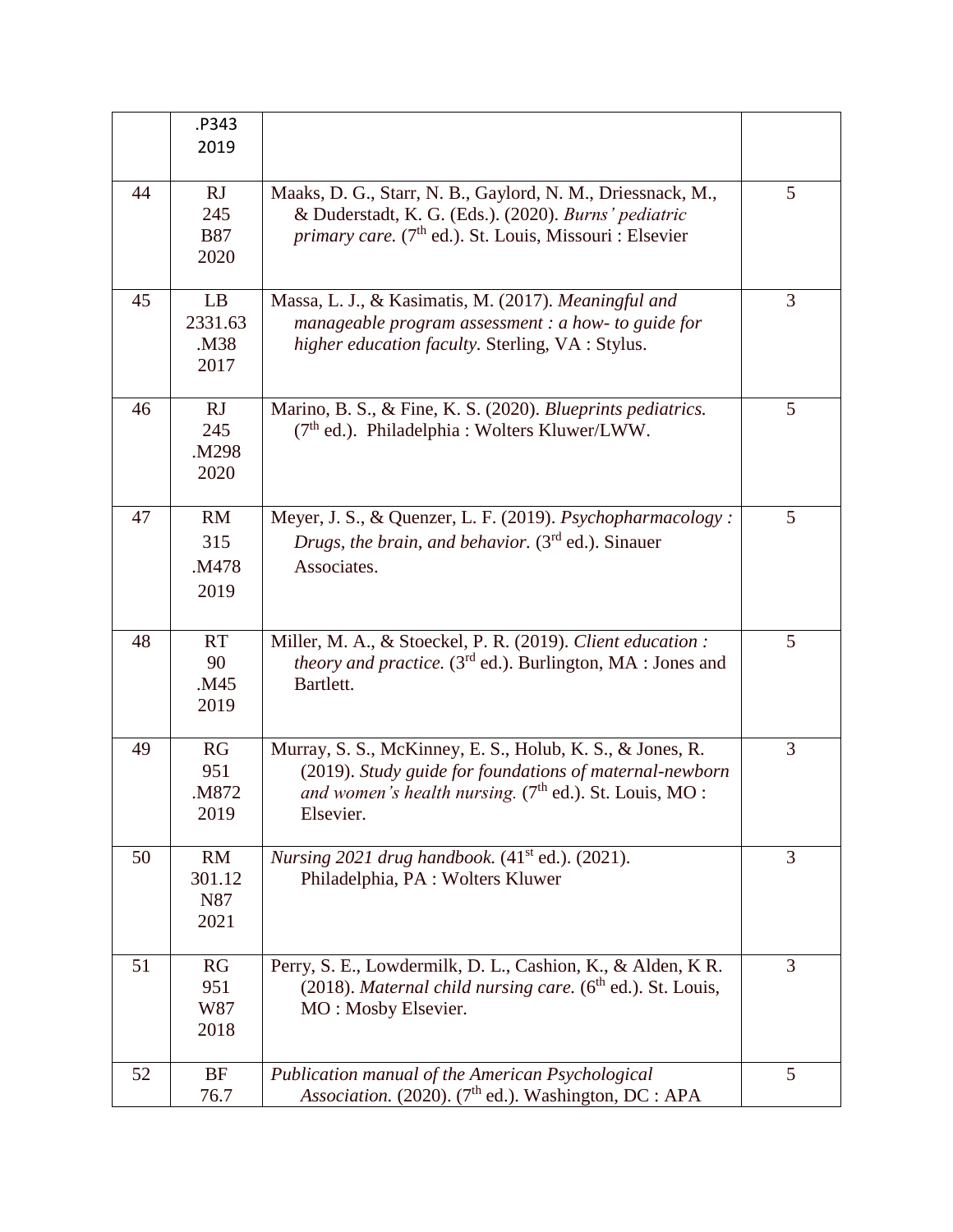|    | .P83<br>2020                                         |                                                                                                                                                                                                              |                |
|----|------------------------------------------------------|--------------------------------------------------------------------------------------------------------------------------------------------------------------------------------------------------------------|----------------|
| 53 | <b>RM</b><br>216<br>R39<br>2021                      | Raymond, J. L., & Morrow, K. (2021). Krause and Mahan's<br>food & the nutrition care process. $(15th)$ . St. Louis,<br>Missouri : Elsevier                                                                   | $\overline{3}$ |
| 54 | <b>RT</b><br>98<br>.S28<br>2020                      | Savage, C. L. (2020). Public/community health and nursing<br><i>practice : caring for populations.</i> $(2^{nd}$ ed.). Philadelphia :<br>F. A. Davis.                                                        | $\overline{2}$ |
| 55 | RM<br>216<br>.S358<br>2019                           | Schlenker, E. D., & Gilbert, J. (2019). Williams' essentials of<br>nutrition and diet therapy. $(12th$ ed.). St. Louis, MO :<br>Elsevier/Mosby.                                                              | 3              |
| 56 | RM<br>301.12<br>.S55<br>2021                         | Skidmore-Roth, L. (2021). Mosby's 2021 nursing drug<br>reference. (34 <sup>th</sup> e.). Elsevier/Mosby.                                                                                                     | $\overline{3}$ |
| 57 | <b>RT</b><br>120<br>$\overline{.15}$<br>.I58<br>2021 | Sole, M., Klein, D. G., & Moseley, M. J. (2021). Introduction<br>to critical care nursing. $(8th$ ed.). St. Louis, MO :<br>Elsevier.                                                                         | 5              |
| 58 | <b>RT</b><br>98<br>C6562<br>2020                     | Stanhope, M., & Lancaster, J. (2020). Public health nursing:<br>population-centered health care in the community. $(10th)$<br>ed.). St. Louis, Missouri : Elsevier Mosby                                     | 3              |
| 59 | LB<br>2810.3<br>.Q33<br>2019                         | Staub, D. F. (Ed.). (2019). Quality assurance and<br>accreditation in foreign language education : global<br>issues, models, and best practices from the Middle East<br>and Turkey. Izmir, Turkey: Springer. | 3              |
| 60 | <b>RT</b><br>51<br>S74<br>2021                       | Stein, L. M., & Hollen, C. J. (2021). Concept-based clinical<br>nursing skills : fundamental to advanced. St. Louis,<br>Missouri : Elsevier                                                                  | 3              |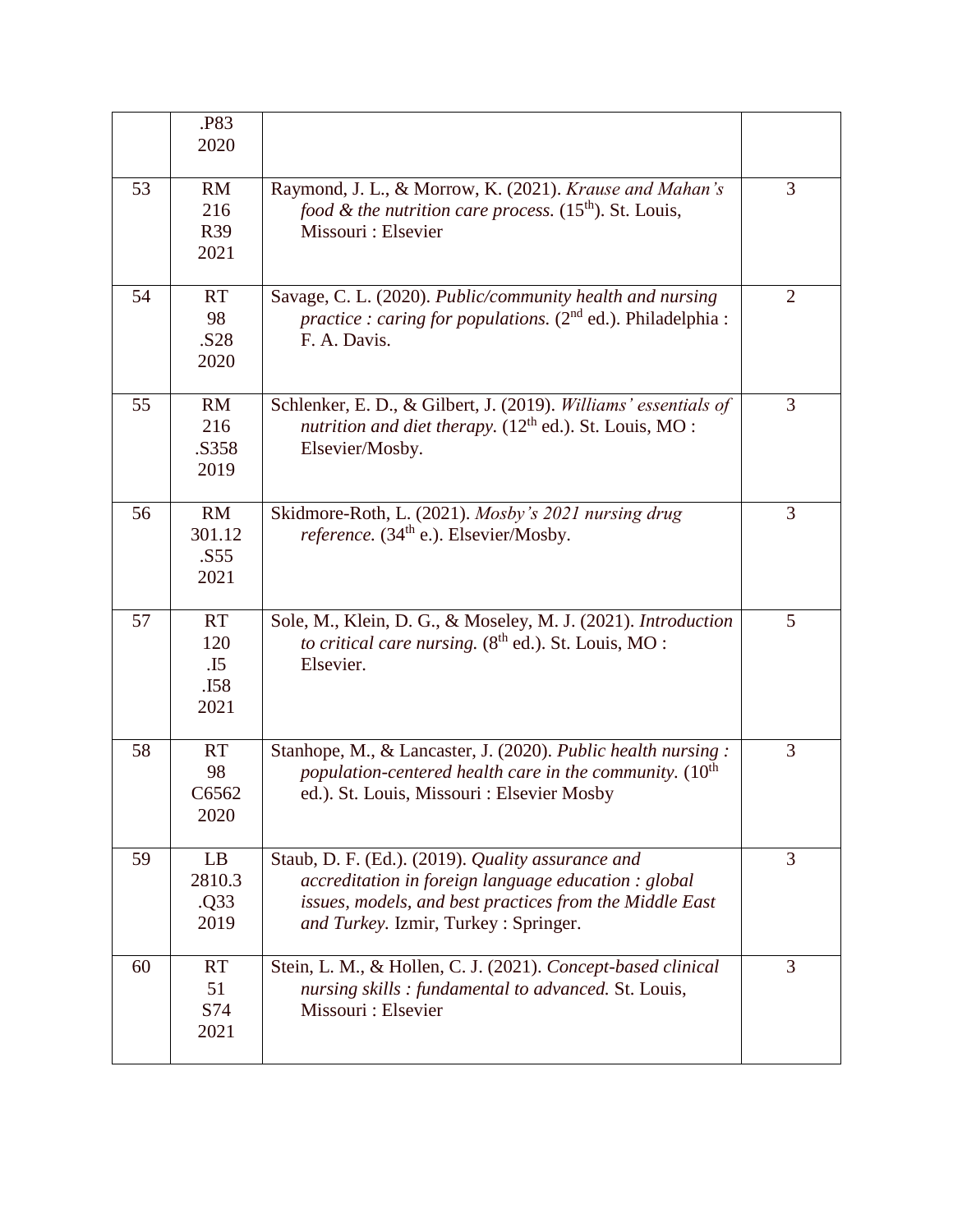| 61 | LB             | Universities' Regulation : rendered by the Royal Decree no.            | $\overline{2}$ |
|----|----------------|------------------------------------------------------------------------|----------------|
|    | 2329.5         | M/27 dated 02/03/1441H. (2020). Kingdom of Saudi                       | (Donation)     |
|    | .U55           | Arabia: Council of Universities' Affairs.                              |                |
|    | 2020           |                                                                        |                |
|    |                |                                                                        |                |
| 62 | <b>RT</b>      | Urden, L. D., Stacy, K. M., & Lough, M. E. (2020).                     | 3              |
|    | 120            | <i>Priorities in critical care nursing.</i> $(8th$ ed.). St. Louis,    |                |
|    | I <sub>5</sub> | MO: Mosby                                                              |                |
|    | E83            |                                                                        |                |
|    | 2020           |                                                                        |                |
|    |                |                                                                        |                |
| 63 | RB             | Van Leeuwen, A. M. & Bladh, M. L.(2019). Davi's                        | 3              |
|    | 38.2           | comprehensive manual of laboratory and diagnostic tests                |                |
|    | V36            | with nursing implications. (8 <sup>th</sup> ed.). Philadelphia : F. A. |                |
|    | 2019           | Davis.                                                                 |                |
|    |                |                                                                        |                |
| 64 | RC             | Videbeck, S. L. (2020). Psychiatric-mental health nursing.             | 3              |
|    | 440            | (8 <sup>th</sup> ed.). Philadelphia : Wolters Kluwer Health/LWW        |                |
|    | .V53           |                                                                        |                |
|    | 2020           |                                                                        |                |
|    |                |                                                                        |                |
| 65 | <b>RT</b>      | Weberg, D., & Davidson, S. (Eds.). (2021). Leadership for              | 3              |
|    | 89             | evidence-based innovation in nursing and health                        |                |
|    | .W43           | professions.                                                           |                |
|    | 2021           |                                                                        |                |
|    |                |                                                                        |                |
| 66 | <b>RT</b>      | Webb, L. (Ed.). (2020). Communication skills in nursing                | 3              |
|    | 86.3           | <i>practice.</i> $(2nd ed.)$ . SAGE.                                   |                |
|    | .W43           |                                                                        |                |
|    | 2020           |                                                                        |                |
| 67 | RA             | Westreich, D. (2020). Epidemiology by design : a causal                | 5              |
|    | 651            | approach to the health sciences. Oxford University Press.              |                |
|    | .W47           |                                                                        |                |
|    | 2020           |                                                                        |                |
|    |                |                                                                        |                |
| 68 | <b>RS</b>      | Wojcik, B. J., & Hassen, C. (2019). Dosage calculations for            | 3              |
|    | 57             | nursing students : master dosage calculations the safe                 |                |
|    | .W65           | and easy way without formulas. $(2^{nd}$ ed.). [s.l.] : Chase          |                |
|    | 2019           | Hassen & Bradley Wojcik.                                               |                |
|    |                |                                                                        |                |
| 69 | <b>RT</b>      | Yoder-Wise, P. S. (2019). Leading and managing in nursing.             | 3              |
|    | 89             | $(7th$ ed.). St. Louis, MO : Elsevier.                                 |                |
|    | L43            |                                                                        |                |
|    | 2019           |                                                                        |                |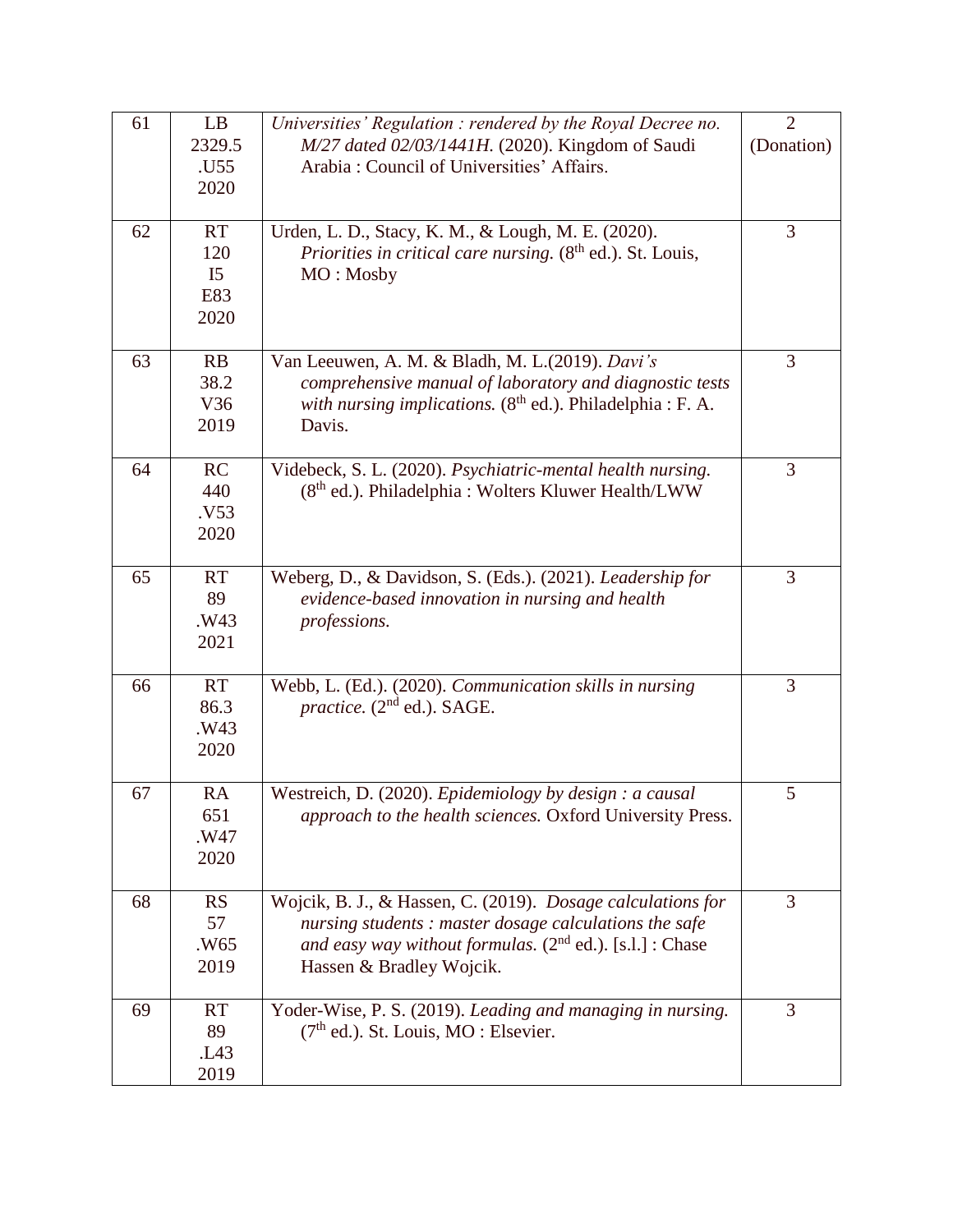|                             | Call             | <b>Additional Copies of Existing Titles</b>                    | <b>Number</b>               |
|-----------------------------|------------------|----------------------------------------------------------------|-----------------------------|
|                             | <b>Number</b>    | <b>Bibliographic Descriptions</b>                              | <b>of</b>                   |
|                             |                  |                                                                | <b>Copies</b>               |
| 1                           | <b>RT</b>        | Burns, S., & Delgado, S. A. (2019). AACN essentials of         | $\mathcal{D}_{\mathcal{L}}$ |
|                             | 120              | critical care nursing. $(4th$ ed.). McGrawHill Education.      |                             |
|                             | $\overline{.15}$ |                                                                |                             |
|                             | .A44             |                                                                |                             |
|                             | 2019             |                                                                |                             |
|                             |                  |                                                                |                             |
| $\mathcal{D}_{\mathcal{L}}$ | RJ               | Hockenberry, M. J., Wilson, D., & Rodgers, C. C. (2017).       | 5                           |
|                             | 245              | <i>Wong's essentials of pediatric nursing.</i> $(10th$ ed.).   |                             |
|                             | .W46             | St. Louis: Elsevier.                                           |                             |
|                             | 2017             |                                                                |                             |
|                             |                  |                                                                |                             |
| 3                           | <b>BF</b>        | Polan, E., & Taylor, D. (2019). Journey across the life span : | 5                           |
|                             | 713              | human development and health promotion. $(6^{th}$ ed.).        |                             |
|                             | .P <sub>65</sub> | Philadelphia: F. A. Davis.                                     |                             |
|                             | 2019             |                                                                |                             |
|                             |                  |                                                                |                             |

|                             | Call             | <b>Instructor's Manual</b>                                  | <b>Number</b> |
|-----------------------------|------------------|-------------------------------------------------------------|---------------|
|                             | <b>Number</b>    | <b>Bibliographic Descriptions</b>                           | <b>of</b>     |
|                             |                  |                                                             | <b>Copies</b> |
| 1                           | <b>IM</b>        | Kaplan. (2020). NCLEX-RN prep plus twenty-fourth edition :  | 3             |
|                             | <b>RT</b>        | 2 practice tests + proven strategies + online + video.      |               |
|                             | 55               | $(24th$ ed.). New York, NY : Kaplan.                        |               |
|                             | K37.             |                                                             |               |
|                             | 2020             |                                                             |               |
|                             |                  |                                                             |               |
| $\mathcal{D}_{\mathcal{L}}$ | IM               | Ohman, K. (2019). Davi's $Q \& A$ review for NCLEX-RN.      | 5             |
|                             | <b>RT</b>        | (3 <sup>rd</sup> ed.). Philadelphia, PA : F. A. Davis       |               |
|                             | 55               |                                                             |               |
|                             | .O <sub>36</sub> |                                                             |               |
|                             | 2019             |                                                             |               |
|                             |                  |                                                             |               |
| 3                           | <b>IM</b>        | Silvestri, L., Silvestri, A. E., & Silvestri, Katherine M.  | 3             |
|                             | <b>RT</b>        | (2020). Saunders comprehensive review for the               |               |
|                             | 55               | NCLEX-RN examination. (8 <sup>th</sup> ed.). St. Louis, MO: |               |
|                             | .S55             | Elsevier/Saunders.                                          |               |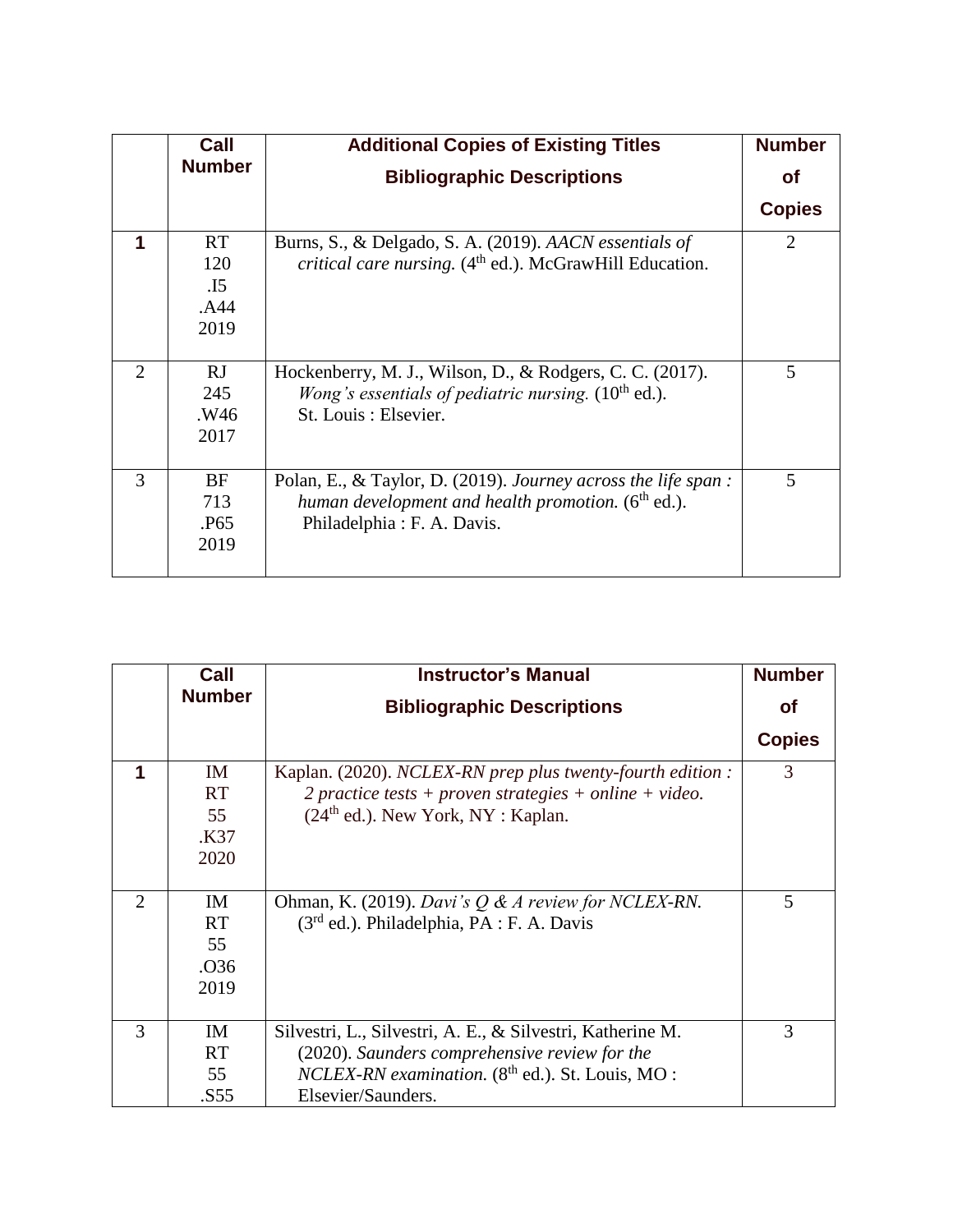| _____ |  |  |
|-------|--|--|
|       |  |  |

| Call          | <b>Donation Books</b>                                         | <b>Number</b> |
|---------------|---------------------------------------------------------------|---------------|
| <b>Number</b> | <b>Bibliographic Descriptions</b>                             | <b>of</b>     |
|               |                                                               | <b>Copies</b> |
| Ref           | Al Gannas, A., & Al Otaibi, J. (2020). Atlas of diabetic limb |               |
| <b>RC</b>     | salvage. Wadi Al-Omran                                        |               |
| 951           |                                                               |               |
| .G36          |                                                               |               |
| 2020          |                                                               |               |
|               |                                                               |               |

## *For Master of Science in Nurse Midwifery Academic Year 2020-2021*

|                             | Call          | <b>Textbooks and other References</b>                                     | <b>Number</b> |
|-----------------------------|---------------|---------------------------------------------------------------------------|---------------|
|                             | <b>Number</b> | <b>Bibliographic Descriptions</b>                                         | Οf            |
|                             |               |                                                                           | <b>Copies</b> |
|                             | <b>MSNM</b>   | Berek, J. S. & Berek, D. S. (2020). Berek & Novak's                       | 3             |
|                             | RG            | <i>gynecology.</i> (16 <sup>th</sup> ed.). Philadelphia : Wolters Kluwer. |               |
|                             | 101           |                                                                           |               |
|                             | .B45          |                                                                           |               |
|                             | 2020          |                                                                           |               |
|                             |               |                                                                           |               |
| $\mathcal{D}_{\mathcal{L}}$ | <b>MSNM</b>   | Butts, J. B., & Rich, K. L. (2020). Nursing ethics : across the           | 6             |
|                             | <b>RT</b>     | curriculum and into practice. (5 <sup>th</sup> ed.). Burlington, MA :     |               |
|                             | 85            | Jones & Bartlett Learning.                                                |               |
|                             | .B78          |                                                                           |               |
|                             | 2020          |                                                                           |               |
|                             |               |                                                                           |               |